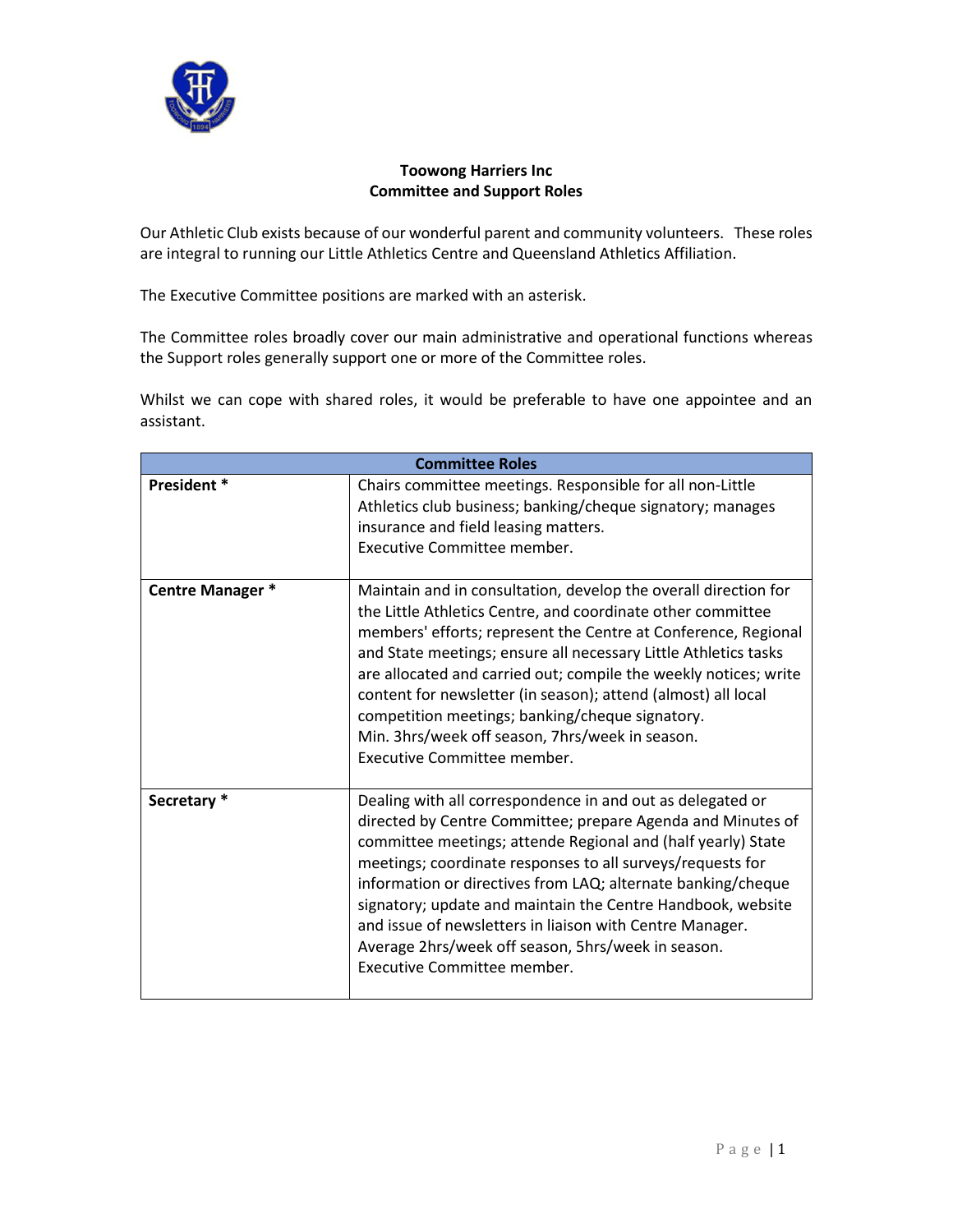

| Treasurer *                        | Keeping Books of Account for the Centre; prepare (in<br>conjunction with Centre Manager) of provisional annual<br>Budget; receipt of income and payment of expenditure;<br>banking; cheque signatory; report on receipts/payments and<br>Financial Status to monthly Committee meetings; monthly Bank<br>reconciliation; complete accounts for Audit.<br>Average 3hrs/week off season, 6hrs/week in season.<br>Executive Committee member.      |
|------------------------------------|-------------------------------------------------------------------------------------------------------------------------------------------------------------------------------------------------------------------------------------------------------------------------------------------------------------------------------------------------------------------------------------------------------------------------------------------------|
| <b>Canteen Coordinator</b>         | Ensure a supply of marketable food and drink at attractive<br>prices but profitable margins to provide a mainstay of Centre<br>fundraising; purchasing (from Association sponsors where<br>possible), preparation, setting prices, advertising wares,<br>recoveries for unsold material; organise canteen staffing.<br>Average 1hr/week off season, 5hrs/week in season.                                                                        |
| <b>Program Officer</b>             | Prepare season program to provide appropriate spread of<br>events, taking into account coaching sessions, Relays, Baartz<br>requirements, learning curve etc.; prepare each individual<br>meeting program to suit expected attendance, in line with<br>season plan, allowing for events lost to rain etc.; document by<br>age-group and for officials.<br>Average 1hr/week off season, 9hrs/week in season.                                     |
| Senior/QA Coordinator              | Coordinate activities of Senior (Queensland Athletics) Club.<br>Organises Toowong Harriers hosted cross-country events.                                                                                                                                                                                                                                                                                                                         |
| <b>Recordings Officer</b>          | Lead the recording function for track events at Centre meets and<br>assisting at Regional meetings; on-the-spot error finding; check<br>initial drafts of database input; prepare McDonalds Cards and<br>Vouchers;                                                                                                                                                                                                                              |
| <b>Coaching Coordinator</b>        | Coordinate the Centre's coaching staff (volunteers and paid<br>coaches) to provide all-round basics and specialist techniques in<br>all disciplines; write the weekly programme for the all-round<br>training session; encourage coach inception and education, and<br>advising on courses.<br>Average 1hr/week off season, 5hrs/week in season.<br>(It is highly preferable that we have two volunteers for this role<br>and it can be shared) |
| <b>General Committee</b><br>member | Attends monthly committee meetings and assists with special<br>projects and areas of interest.                                                                                                                                                                                                                                                                                                                                                  |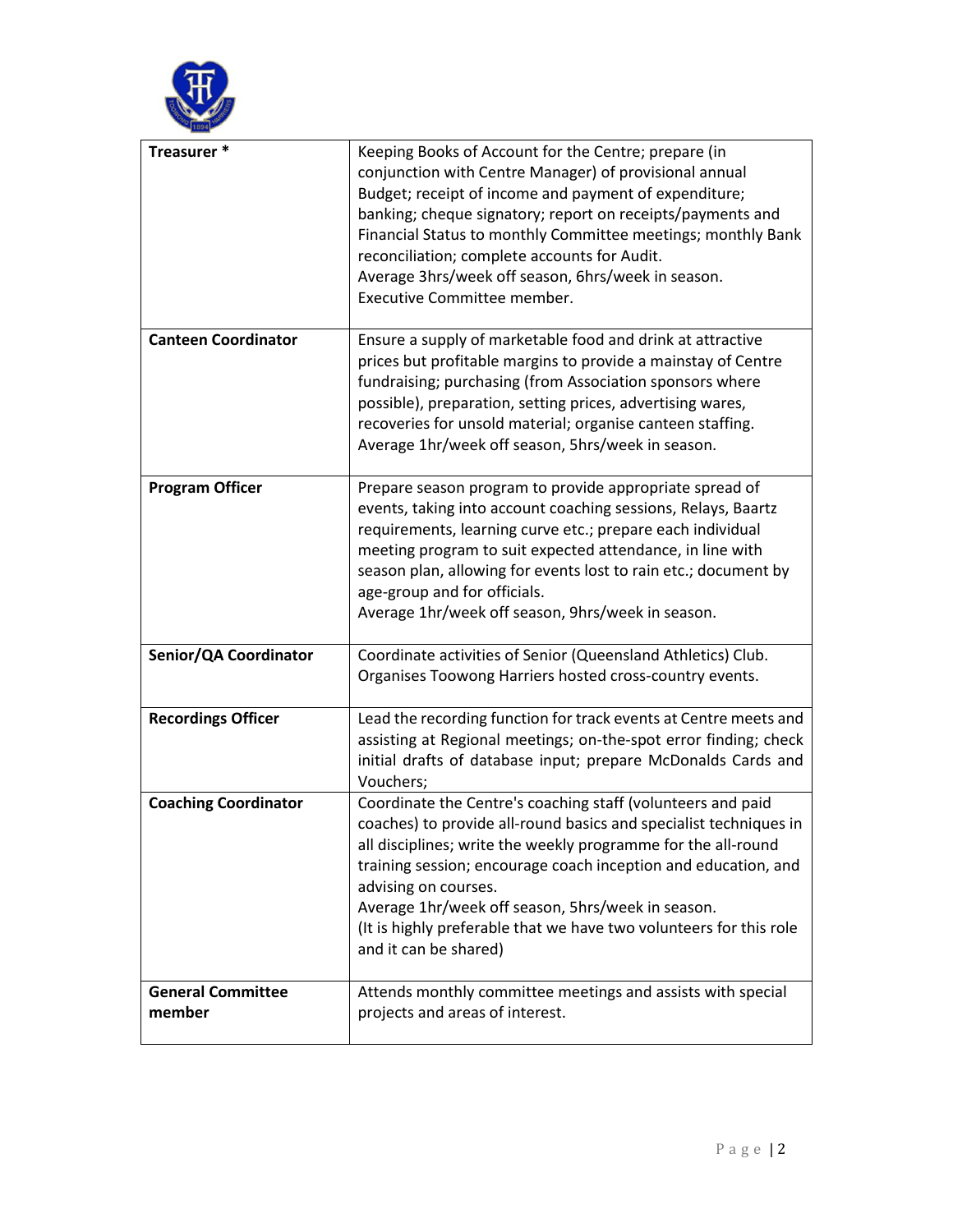

| <b>Support Roles (Non Committee Roles)</b>         |                                                                                                                                                                                                                                                                                                                                                                                                                                                                                                                                                                                    |  |
|----------------------------------------------------|------------------------------------------------------------------------------------------------------------------------------------------------------------------------------------------------------------------------------------------------------------------------------------------------------------------------------------------------------------------------------------------------------------------------------------------------------------------------------------------------------------------------------------------------------------------------------------|--|
| <b>Officials Coordinator</b>                       | Encourage parents to officiate/assist; maintain record of those<br>that do (and/or help in other ways); organise officials for Centre<br>meets; inspect conduct of events during Centre competition;<br>initiate new parents, arrange and support officials education,<br>prepare weekly stationery; confirm help at Regional and State<br>meetings; prepare refunds advice at end of season.<br>Average 2hrs/week off season, 5hrs/week in season.                                                                                                                                |  |
| <b>Nominations/Registrations</b><br><b>Officer</b> | Review and troubleshoot all registration issues; including follow<br>up for 'try-outs', unpresented birth certificates, incomplete<br>payments, and control and compile all nominations for Regional<br>and special events; keep the computer records of Families,<br>Little Athletes, Competitions, Performances, Colour Levels,<br>Point Totals, Improvements etc. on a weekly basis; provide<br>output to Centre Manager, Officials Coordinator, Team<br>Manager, LAQ, others, as required; maintain back-up and<br>archives.<br>Av 1hr/week off season, 5-6hrs/week in season. |  |
| <b>Team Manager</b>                                | Attends most 'away' events (Regional & State Relays, Regional<br>& State Championships, Coles Championships) and appoint<br>substitutes for those not attended; prepare schedules for<br>Regional Relays; confirm teams for Relays; control athletes<br>(through Age Group Managers on Regional Relay Day),<br>marshalling, encouragement, follow-up; report on events for<br>Newsletter;<br>Average 2hrs/week in season, 4hrs/week before Regional<br>Relays.                                                                                                                     |  |
| <b>Equipment Officer</b>                           | Ensure that our equipment is kept in good supply (consumables<br>- eg. caps, batteries) and in a good state of repair (fixed assets -<br>mats, boards, hurdles, trailers etc.); purchase equipment as<br>authorised; respond to technical/specification changes in any<br>equipment; attend/direct working bees.<br>Av 3hrs/week off season, 4hrs/week in season.                                                                                                                                                                                                                  |  |
| <b>Grounds Officer</b>                             | Keep an eye on the arena, for the effects of weather (drought,<br>storms, floods), competition, public use; organise marking<br>(dye), mowing (when Council contractors do not, or for special<br>occasions), watering; organise as necessary top-dressing,<br>fertilising, levelling, returfing, etc.; attend/direct working bees;<br>Average 1hr/week off season, 4hrs/week in season.                                                                                                                                                                                           |  |